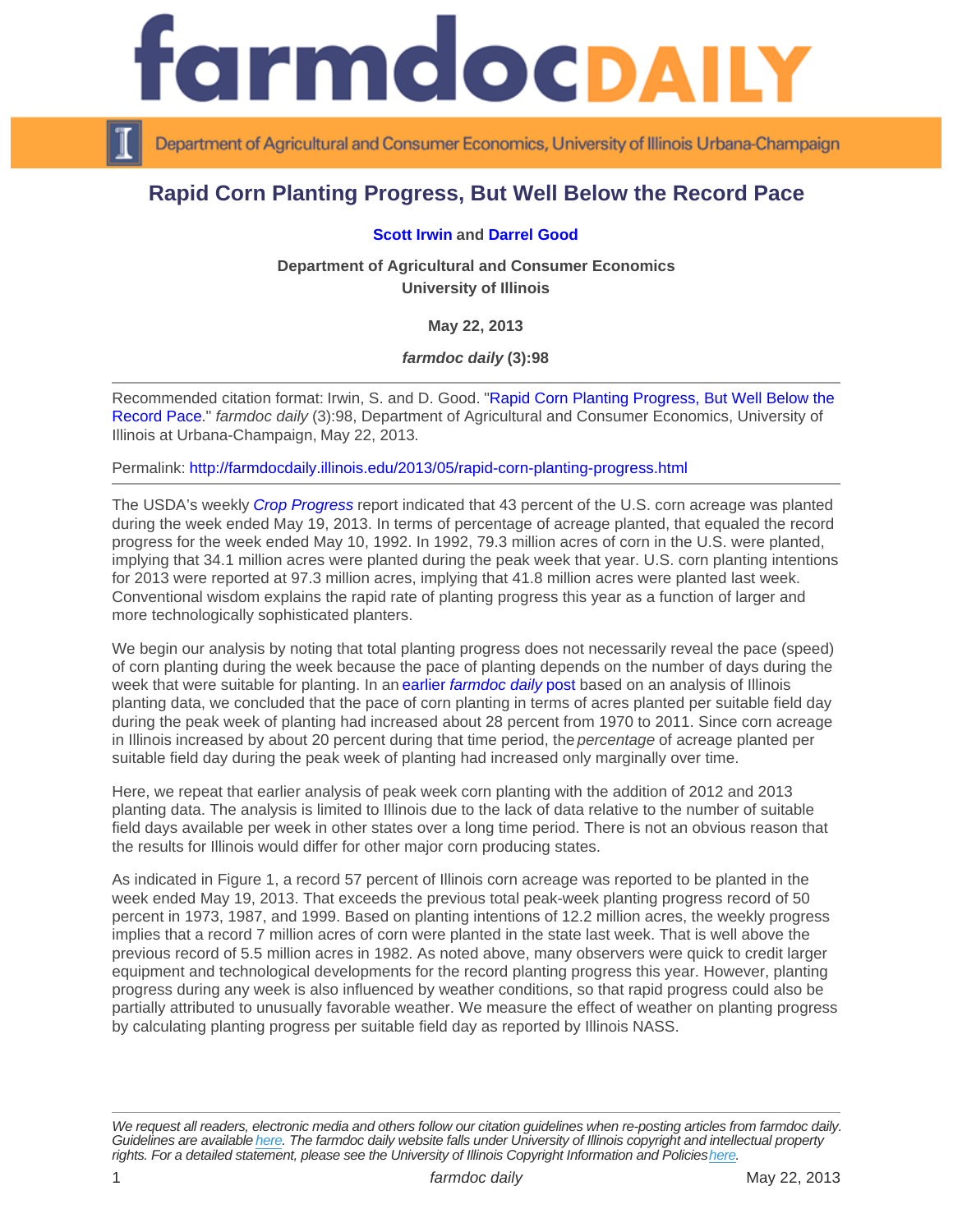

Figure 2 portrays the percentage of the corn acreage planted in Illinois per suitable field day in the peak week of planting from 1970 through 2013. The calculations confirm our previous findings of a very modest increase in the planting rate per suitable day over time. With 5.8 suitable days reported for the week ended May 19, 2013, an average of 9.8 percent of the acreage was planted per suitable field day during the week. That is above the long term trend of 7.6 percent, but well below the previous highs of 11.1 percent in 1975 and 13.2 percent in 1999 and equal to the rate in 1994.



Finally, Figure 3 portrays the number of acres planted per suitable field day during the peak week of corn planting from 1970 through 2013. The trend line confirms our earlier estimate of a 28 percent increase in the number of acres planted per suitable field day during the peak week of planting since 1970. The